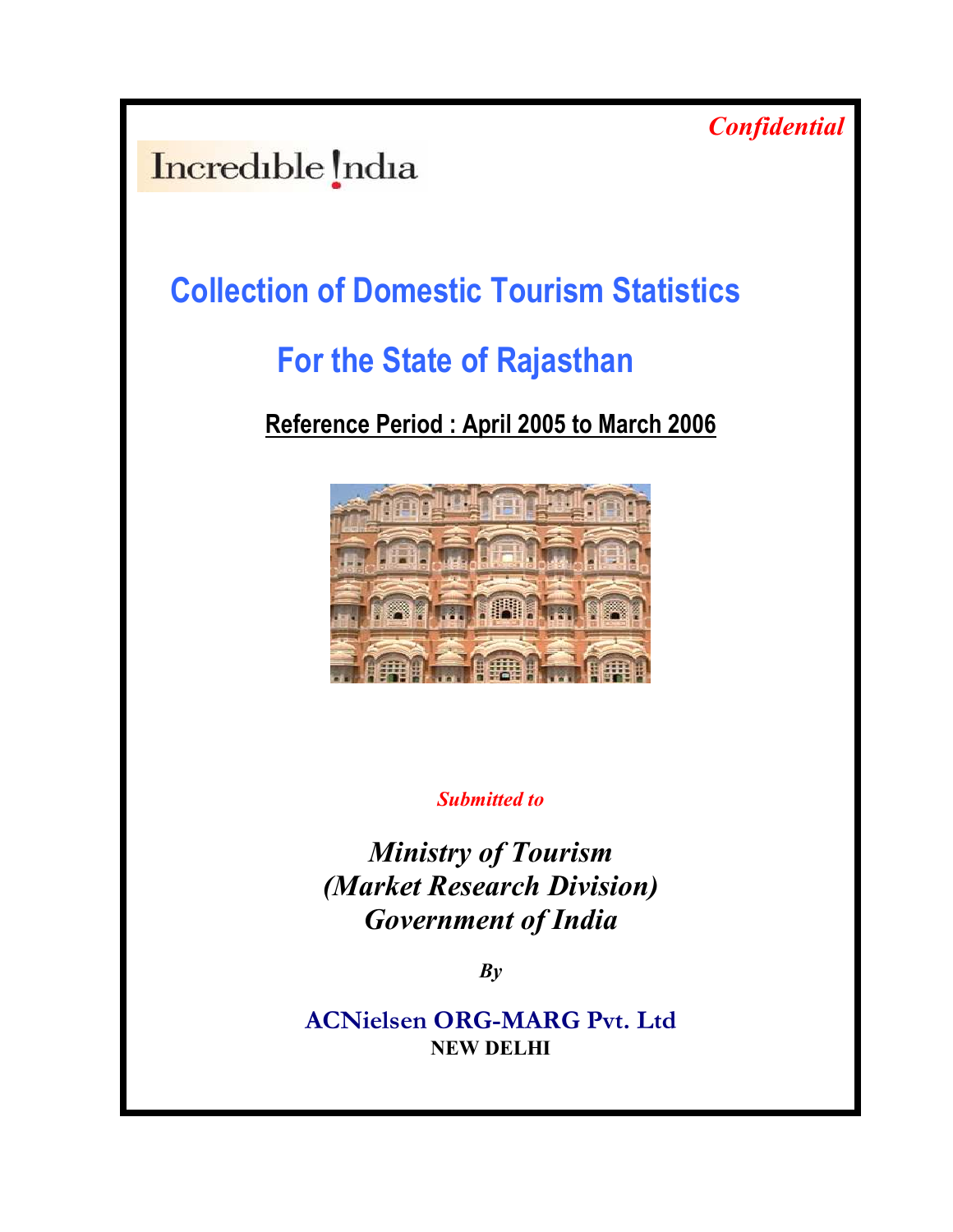## **Executive Summary**

## **1. Tourism in Rajasthan**

Rajasthan happens to be the largest state of India with an area of 3.42 lakh sq. km. which boasts of being the only desert of the sub continent, namely the Great Indian Desert in combination with the Aravali mountain range. Situated in the northwestern part of the Indian subcontinent (23 30' and 30 11' North latitude and 69 29' and 78 17' East longitude), Rajasthan is bordered on the west and northwest by Pakistan, on the north and northeast by the Indian states of Haryana Punjab, and Uttar Pradesh, on the east and southeast by Madhya Pradesh and Uttar Pradesh and on the southwest by the state of Gujarat.

Tourism has been one of the biggest revenue generators for the state since long. Owing to its rich and varied topography, vibrant culture and captivating festivities, the State of Rajasthan offers immense tourism delights to the visitors in the State. Visitors, starting from neighboring states to the far flung countries throng the state at different times especially during the cooler periods starting from November to February.

**Ministry of Tourism, Government of India** initiated pilot surveys in ten states including Rajasthan state on a plan to outsource collection activity of tourism statistics for the different states. **ACNielsen ORG-MARG Pvt. Ltd.**  was entrusted with collection of tourism statistics for the State of Rajasthan. The pilot survey was for a period of 12 months with the purpose to gain experience for future surveys.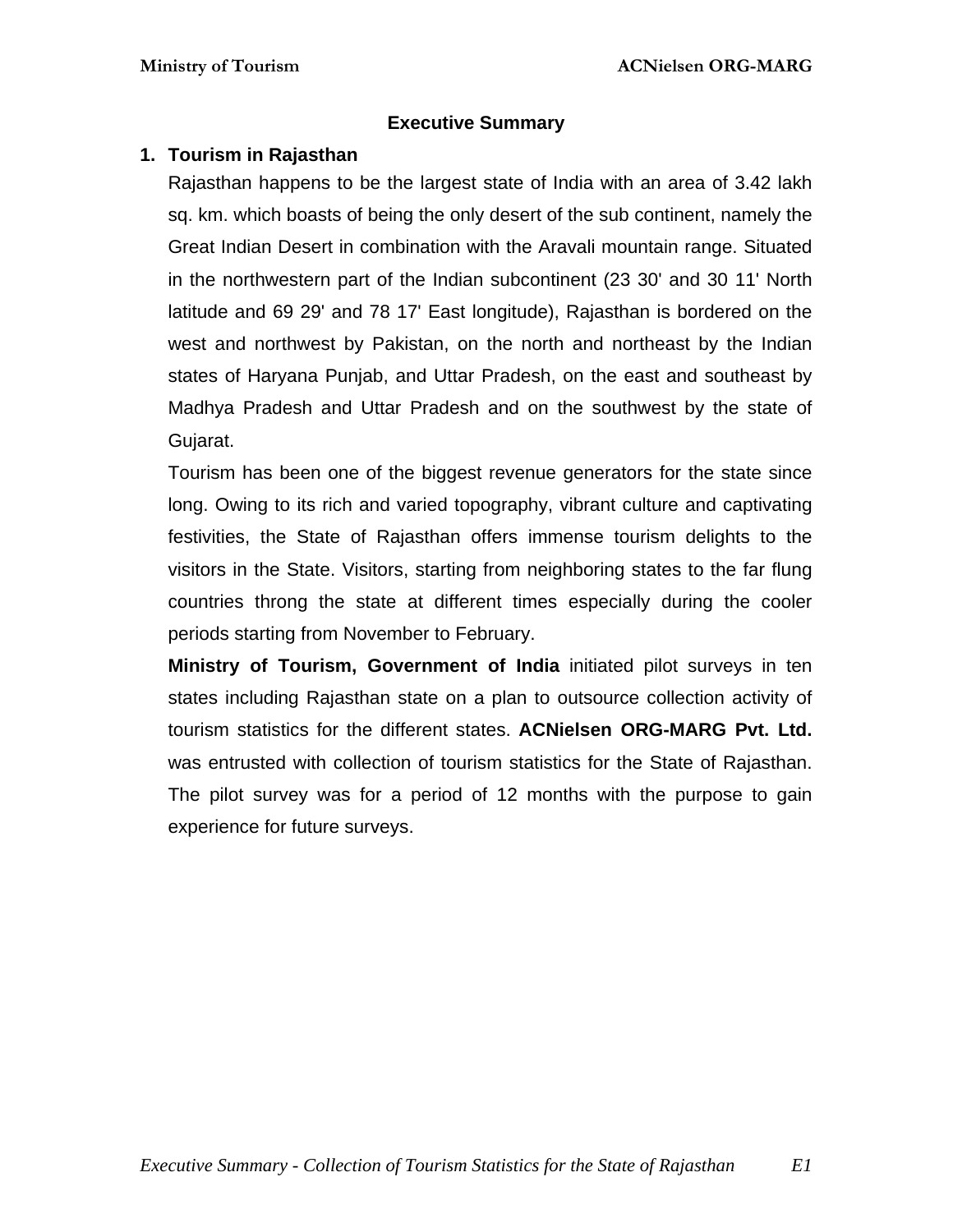# **2. Overview of Methodology adopted**

**ACNielsen ORG - MARG** conducted the research with a blend of secondary as well as primary research. The detailed task wise methodology, target groups and information procured from each source is given in Chapter 4 of



*Executive Summary - Collection of Tourism Statistics for the State of Rajasthan E2*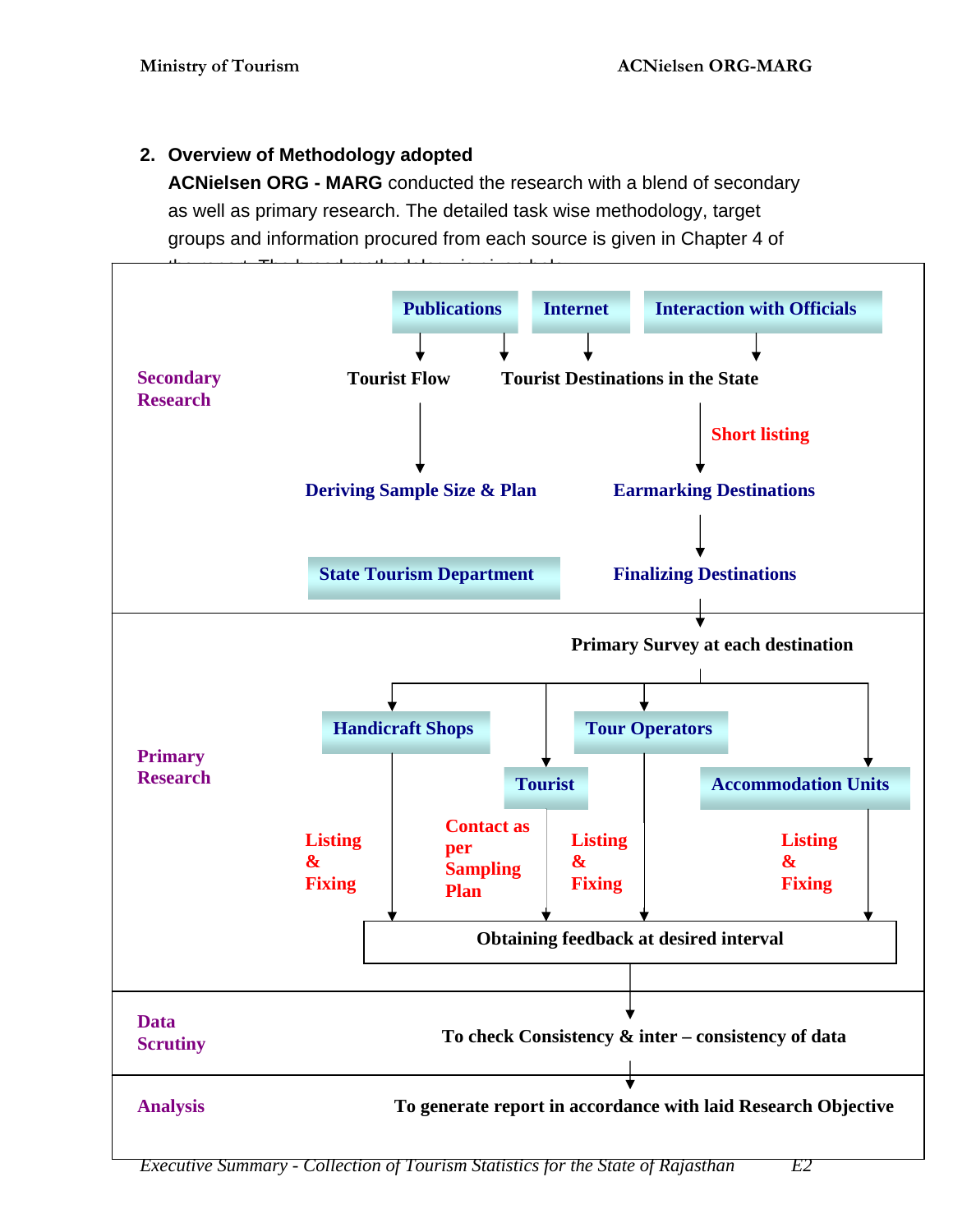# **3. Visitor locations surveyed**

On the basis of secondary research the following locations were selected for survey in the state, which are as depicted in the Table below.

| <b>District</b> | <b>Location</b>                   | Importance                    | Grad         |
|-----------------|-----------------------------------|-------------------------------|--------------|
|                 |                                   |                               | е            |
|                 |                                   | <b>Historically important</b> |              |
|                 | Junagarh Fort<br>1.               | location                      | C            |
|                 |                                   | Historically important spot   |              |
|                 | 2.<br>Lalgarh Palace              | and Museum                    | B            |
| <b>Bikaner</b>  |                                   | Architecturally prominent     |              |
|                 | 3.<br>Jain Haveli                 | temple                        | B            |
|                 | Bhandeshwari<br>4.                | Scenic spot                   | B            |
|                 | Gajner Wildlife<br>5.             |                               |              |
|                 | Sanctuary                         | Wildlife                      | A            |
|                 | Darga Saheb<br>6.                 | Religious place               | A            |
|                 | Pushkar<br>7.                     | Religious place               | $\mathsf{A}$ |
|                 | <b>Taragarh Fort</b><br>8.        | Historically important        | B            |
| Ajmer           | Nasiyan Temple<br>9.              | Religious place               | B            |
|                 | 10.<br><b>Brahma Temple</b>       | Religious place               | B            |
|                 | 11.<br>Anasagar Lake              | Pious lake                    | B            |
| Bundi / Kota /  | <b>Sukh Niwas Palace</b><br>12.   | <b>Historical Location</b>    | B            |
| <b>Jalawar</b>  | 13.<br><b>Phool Sagar</b>         | Artificial lake between 2     | B            |
|                 |                                   | hills                         |              |
|                 | Sar Bagh<br>14.                   | <b>Historical Location</b>    | $\mathsf C$  |
|                 | Location                          | Importance                    | Grade        |
|                 | 15.<br>Palace                     | Architectural wonder          | $\mathsf C$  |
|                 | 16.<br>Museum                     | Display of Antiquity          | B            |
|                 | <b>Ghana National Park</b><br>17. | Bird's paradise               | A            |
|                 | 18.<br>Lohagarh Fort              | <b>Historically prominent</b> | A            |
|                 | Deeg Palace<br>19.                | Historically prominent        | B            |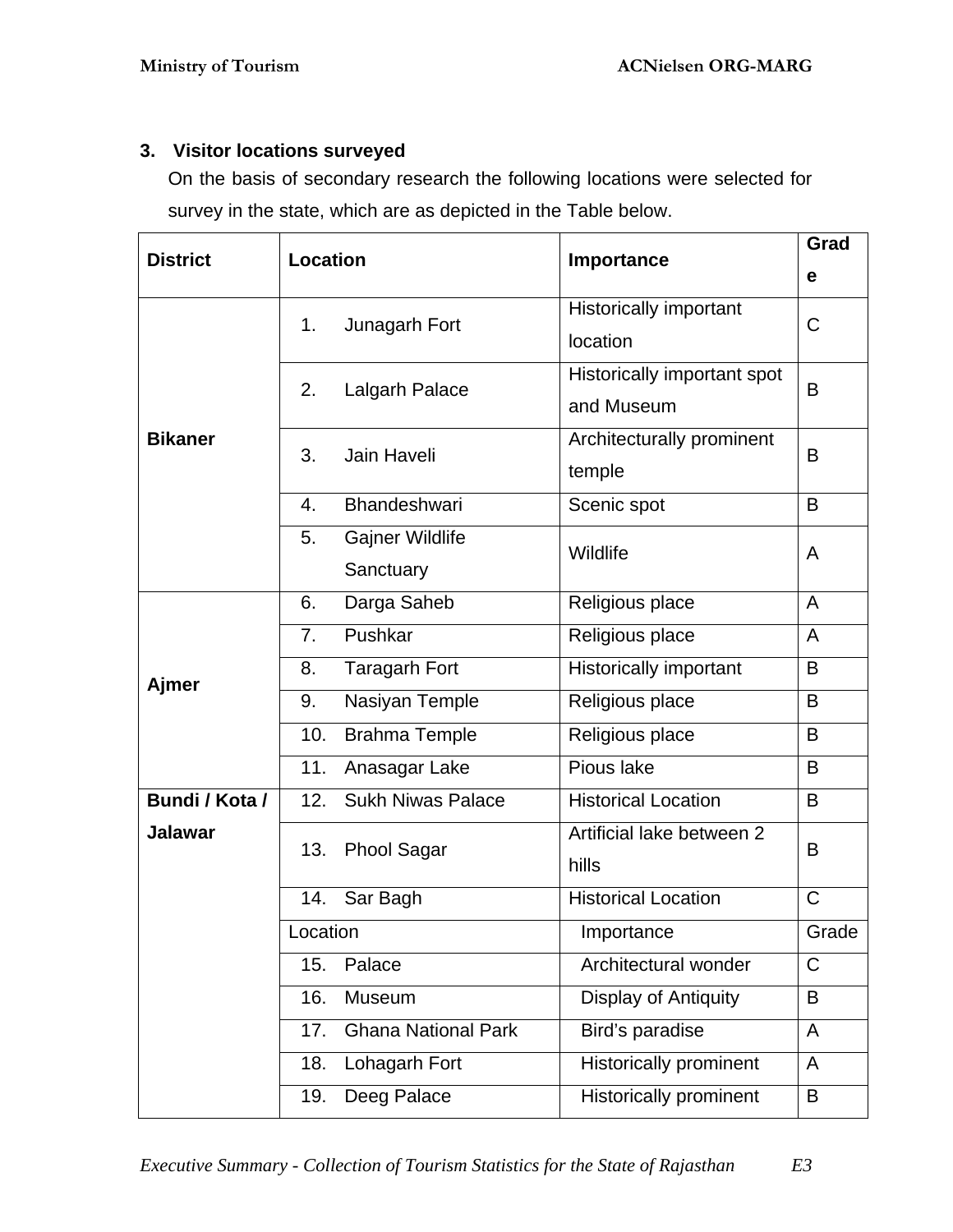| <b>City Palace</b><br>Architectural wonder<br>20.<br>B<br><b>Albert Hall Museum</b><br>21.<br>Museum of artifacts<br>B<br>Amber<br>Religious & Historical<br>B<br>22.<br>Moti Dungri Temple<br>Religious location<br>B<br>23.<br>Hawa Mahal<br>Hanging balconies<br>24.<br>$\mathsf{A}$<br><b>Historical location</b><br>Jaigarh Fort<br>$\mathsf{A}$<br>25.<br><b>Historical location</b><br>Jantar Mantar<br>B<br>26.<br>Kanak Vrindavan Park<br>Scenic spot<br>27.<br>B<br>Holy location<br>Galtaji Lake<br>B<br>28.<br>Religious Temple<br>$\mathsf C$<br><b>Birla Temple</b><br>29.<br>Wildlife<br>Sariska Tiger Reserve<br>$\mathsf{A}$<br>30.<br>Ranthambore Wildlife<br>31.<br>Wildlife<br>A<br>Sanctuary<br>32.<br>Fort<br><b>Historical importance</b><br>$\mathsf{A}$<br>Nathmal Ji ki Haveli<br><b>Historical importance</b><br>B<br>33.<br><b>Historical importance</b><br><b>Tajia Tower</b><br>B<br>34.<br><b>Artificial Tank</b><br>B<br>Gadi Sagar<br>35.<br>Salim Singh ki Haveli<br><b>Historical importance</b><br>36.<br>B<br><b>Desert National Park</b><br>Wildlife<br>37.<br>A<br>Architectural wonder<br>38.<br><b>Umaid Bhawan Palace</b><br>A<br>Mehrangarh Fort<br>Historical importance<br>39.<br>A<br>Jaswant Thada<br>Architectural wonder<br>40.<br>С<br>Mandore Garden<br>Splendor<br>41.<br>B<br><b>Artificial Lake</b><br><b>Guda Lake</b><br>C<br>42.<br>Wildlife<br>Machiya Safari Park<br>43.<br>B<br>Pali - Kumbalgarh<br>44.<br>Wildlife<br>B<br>Sanctuary |                            |                |                      |   |
|----------------------------------------------------------------------------------------------------------------------------------------------------------------------------------------------------------------------------------------------------------------------------------------------------------------------------------------------------------------------------------------------------------------------------------------------------------------------------------------------------------------------------------------------------------------------------------------------------------------------------------------------------------------------------------------------------------------------------------------------------------------------------------------------------------------------------------------------------------------------------------------------------------------------------------------------------------------------------------------------------------------------------------------------------------------------------------------------------------------------------------------------------------------------------------------------------------------------------------------------------------------------------------------------------------------------------------------------------------------------------------------------------------------------------------------------------------------------------------------------------|----------------------------|----------------|----------------------|---|
|                                                                                                                                                                                                                                                                                                                                                                                                                                                                                                                                                                                                                                                                                                                                                                                                                                                                                                                                                                                                                                                                                                                                                                                                                                                                                                                                                                                                                                                                                                    |                            |                |                      |   |
|                                                                                                                                                                                                                                                                                                                                                                                                                                                                                                                                                                                                                                                                                                                                                                                                                                                                                                                                                                                                                                                                                                                                                                                                                                                                                                                                                                                                                                                                                                    |                            |                |                      |   |
|                                                                                                                                                                                                                                                                                                                                                                                                                                                                                                                                                                                                                                                                                                                                                                                                                                                                                                                                                                                                                                                                                                                                                                                                                                                                                                                                                                                                                                                                                                    |                            |                |                      |   |
|                                                                                                                                                                                                                                                                                                                                                                                                                                                                                                                                                                                                                                                                                                                                                                                                                                                                                                                                                                                                                                                                                                                                                                                                                                                                                                                                                                                                                                                                                                    |                            |                |                      |   |
|                                                                                                                                                                                                                                                                                                                                                                                                                                                                                                                                                                                                                                                                                                                                                                                                                                                                                                                                                                                                                                                                                                                                                                                                                                                                                                                                                                                                                                                                                                    |                            |                |                      |   |
|                                                                                                                                                                                                                                                                                                                                                                                                                                                                                                                                                                                                                                                                                                                                                                                                                                                                                                                                                                                                                                                                                                                                                                                                                                                                                                                                                                                                                                                                                                    |                            |                |                      |   |
|                                                                                                                                                                                                                                                                                                                                                                                                                                                                                                                                                                                                                                                                                                                                                                                                                                                                                                                                                                                                                                                                                                                                                                                                                                                                                                                                                                                                                                                                                                    |                            |                |                      |   |
|                                                                                                                                                                                                                                                                                                                                                                                                                                                                                                                                                                                                                                                                                                                                                                                                                                                                                                                                                                                                                                                                                                                                                                                                                                                                                                                                                                                                                                                                                                    |                            |                |                      |   |
|                                                                                                                                                                                                                                                                                                                                                                                                                                                                                                                                                                                                                                                                                                                                                                                                                                                                                                                                                                                                                                                                                                                                                                                                                                                                                                                                                                                                                                                                                                    |                            |                |                      |   |
|                                                                                                                                                                                                                                                                                                                                                                                                                                                                                                                                                                                                                                                                                                                                                                                                                                                                                                                                                                                                                                                                                                                                                                                                                                                                                                                                                                                                                                                                                                    |                            |                |                      |   |
|                                                                                                                                                                                                                                                                                                                                                                                                                                                                                                                                                                                                                                                                                                                                                                                                                                                                                                                                                                                                                                                                                                                                                                                                                                                                                                                                                                                                                                                                                                    |                            |                |                      |   |
|                                                                                                                                                                                                                                                                                                                                                                                                                                                                                                                                                                                                                                                                                                                                                                                                                                                                                                                                                                                                                                                                                                                                                                                                                                                                                                                                                                                                                                                                                                    |                            |                |                      |   |
|                                                                                                                                                                                                                                                                                                                                                                                                                                                                                                                                                                                                                                                                                                                                                                                                                                                                                                                                                                                                                                                                                                                                                                                                                                                                                                                                                                                                                                                                                                    |                            |                |                      |   |
|                                                                                                                                                                                                                                                                                                                                                                                                                                                                                                                                                                                                                                                                                                                                                                                                                                                                                                                                                                                                                                                                                                                                                                                                                                                                                                                                                                                                                                                                                                    |                            |                |                      |   |
|                                                                                                                                                                                                                                                                                                                                                                                                                                                                                                                                                                                                                                                                                                                                                                                                                                                                                                                                                                                                                                                                                                                                                                                                                                                                                                                                                                                                                                                                                                    |                            |                |                      |   |
|                                                                                                                                                                                                                                                                                                                                                                                                                                                                                                                                                                                                                                                                                                                                                                                                                                                                                                                                                                                                                                                                                                                                                                                                                                                                                                                                                                                                                                                                                                    |                            |                |                      |   |
|                                                                                                                                                                                                                                                                                                                                                                                                                                                                                                                                                                                                                                                                                                                                                                                                                                                                                                                                                                                                                                                                                                                                                                                                                                                                                                                                                                                                                                                                                                    |                            |                |                      |   |
|                                                                                                                                                                                                                                                                                                                                                                                                                                                                                                                                                                                                                                                                                                                                                                                                                                                                                                                                                                                                                                                                                                                                                                                                                                                                                                                                                                                                                                                                                                    |                            |                |                      |   |
|                                                                                                                                                                                                                                                                                                                                                                                                                                                                                                                                                                                                                                                                                                                                                                                                                                                                                                                                                                                                                                                                                                                                                                                                                                                                                                                                                                                                                                                                                                    |                            |                |                      |   |
|                                                                                                                                                                                                                                                                                                                                                                                                                                                                                                                                                                                                                                                                                                                                                                                                                                                                                                                                                                                                                                                                                                                                                                                                                                                                                                                                                                                                                                                                                                    |                            |                |                      |   |
|                                                                                                                                                                                                                                                                                                                                                                                                                                                                                                                                                                                                                                                                                                                                                                                                                                                                                                                                                                                                                                                                                                                                                                                                                                                                                                                                                                                                                                                                                                    |                            |                |                      |   |
|                                                                                                                                                                                                                                                                                                                                                                                                                                                                                                                                                                                                                                                                                                                                                                                                                                                                                                                                                                                                                                                                                                                                                                                                                                                                                                                                                                                                                                                                                                    |                            |                |                      |   |
|                                                                                                                                                                                                                                                                                                                                                                                                                                                                                                                                                                                                                                                                                                                                                                                                                                                                                                                                                                                                                                                                                                                                                                                                                                                                                                                                                                                                                                                                                                    |                            |                |                      |   |
|                                                                                                                                                                                                                                                                                                                                                                                                                                                                                                                                                                                                                                                                                                                                                                                                                                                                                                                                                                                                                                                                                                                                                                                                                                                                                                                                                                                                                                                                                                    |                            |                |                      |   |
|                                                                                                                                                                                                                                                                                                                                                                                                                                                                                                                                                                                                                                                                                                                                                                                                                                                                                                                                                                                                                                                                                                                                                                                                                                                                                                                                                                                                                                                                                                    |                            |                |                      |   |
|                                                                                                                                                                                                                                                                                                                                                                                                                                                                                                                                                                                                                                                                                                                                                                                                                                                                                                                                                                                                                                                                                                                                                                                                                                                                                                                                                                                                                                                                                                    |                            |                |                      |   |
|                                                                                                                                                                                                                                                                                                                                                                                                                                                                                                                                                                                                                                                                                                                                                                                                                                                                                                                                                                                                                                                                                                                                                                                                                                                                                                                                                                                                                                                                                                    |                            |                |                      |   |
|                                                                                                                                                                                                                                                                                                                                                                                                                                                                                                                                                                                                                                                                                                                                                                                                                                                                                                                                                                                                                                                                                                                                                                                                                                                                                                                                                                                                                                                                                                    | 45.                        | Dilwara Temple | Architectural wonder | A |
| Highest point of<br>A                                                                                                                                                                                                                                                                                                                                                                                                                                                                                                                                                                                                                                                                                                                                                                                                                                                                                                                                                                                                                                                                                                                                                                                                                                                                                                                                                                                                                                                                              |                            |                |                      |   |
| Rajasthan                                                                                                                                                                                                                                                                                                                                                                                                                                                                                                                                                                                                                                                                                                                                                                                                                                                                                                                                                                                                                                                                                                                                                                                                                                                                                                                                                                                                                                                                                          | <b>Guru Shikhar</b><br>46. |                |                      |   |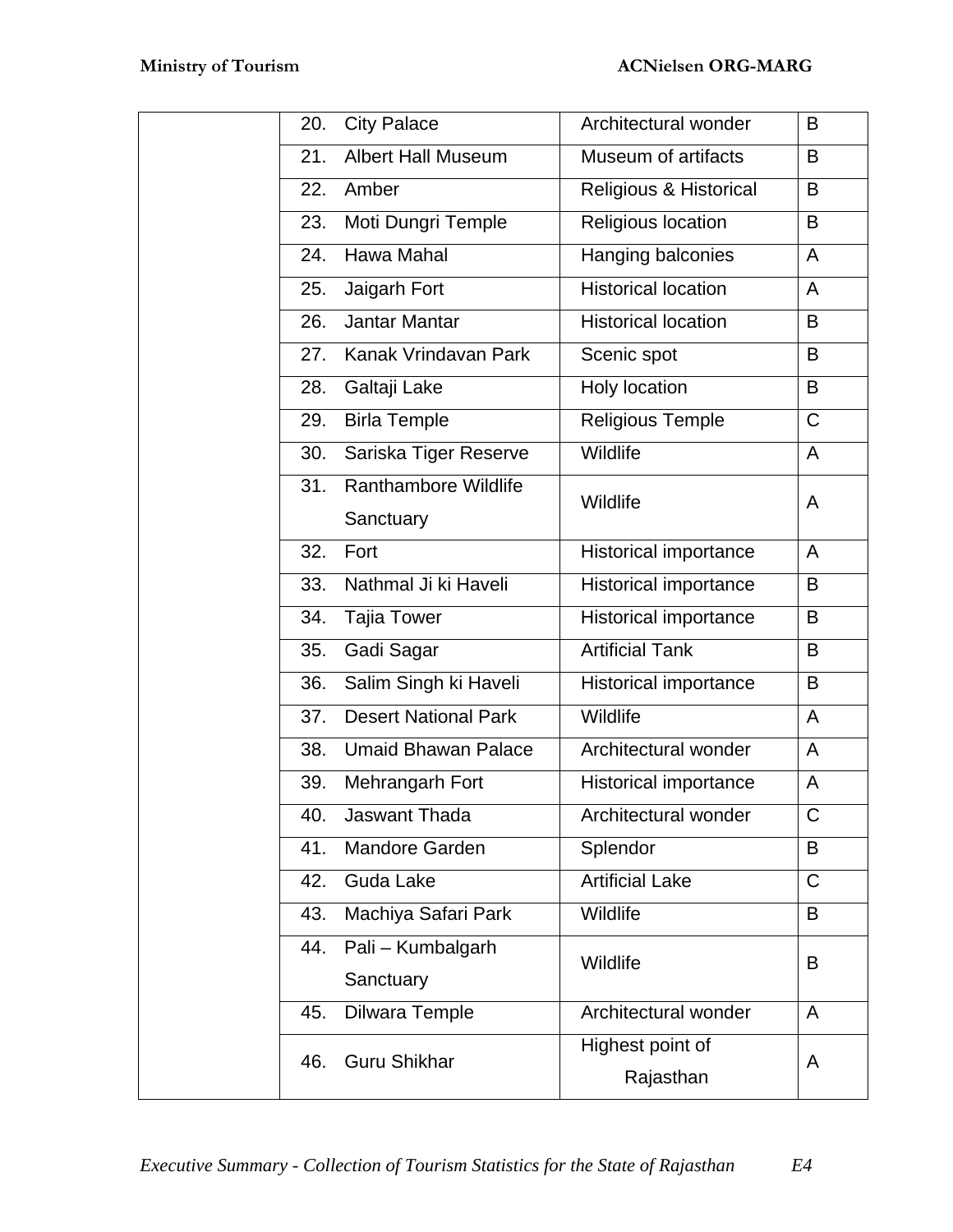| 47. | <b>Sunset Point</b>        | Scenic beauty                 | A            |
|-----|----------------------------|-------------------------------|--------------|
| 48. | <b>Toad Rock</b>           | Marvel                        | B            |
|     | 49. Nakki Lake             | <b>Picturesque Settings</b>   | A            |
|     | 50. Wild Life Sanctuary    | Sanctuary                     | A            |
|     | 51. City Palace            | <b>Artificial lake</b>        | $\mathsf{A}$ |
|     | 52. Lake Palace            | Scenic spot                   | A            |
| 53. | Jagdish Mandir             | Religious place               | C            |
|     | 54. Maharana Pratap        | Scenic spot                   | B            |
|     | Memorial                   |                               |              |
|     | 55. Lake Pichola           | Picturesque lake              | A            |
|     | 56. Fateh Sagar Lake       | Picturesque lake              | A            |
|     | 57. Jag Mandir             | Religious location            | $\mathsf{C}$ |
|     | 58. Sahelion Ki Bari       | Assemblage of fountains       | $\mathsf{A}$ |
| 59. | Nathdwara                  | Religious location            | $\mathsf{A}$ |
| 60. | Jaisamandh Lake            | <b>Artificial Lake</b>        | A            |
| 61. | Rajasamandh Lake           | <b>Artificial Lake</b>        | B            |
| 62. | Chittorgarh                | <b>Historical location</b>    | A            |
| 63. | <b>City Palace</b>         | <b>Historical artifacts</b>   | $\mathsf{C}$ |
| 64. | Rani Moosi                 | Cenotaph of prominence        | $\mathsf{C}$ |
| 65. | <b>Museum</b>              | <b>Exhibits of Maharaja's</b> | B            |
|     |                            | Wealth                        |              |
| 66. | <b>Vijay Mandir Palace</b> | Royal residence of            | C            |
|     |                            | Maharaja Jai Singh            |              |
| 67. | Tijara                     | <b>Ancient Jain Temple</b>    | C            |
| 68. | Rani Sati Temple           | Religious importance          | B            |
| 69. | Mandawa                    | <b>Panoramic View</b>         | B            |
| 70. | Fatehpur                   | Paintings of importance       | B            |
| 71. | <b>Khetri Mahal</b>        | <b>Historical importance</b>  | B            |
| 72. | <b>Bala Kila</b>           | <b>Historical importance</b>  | $\mathsf C$  |
|     |                            |                               |              |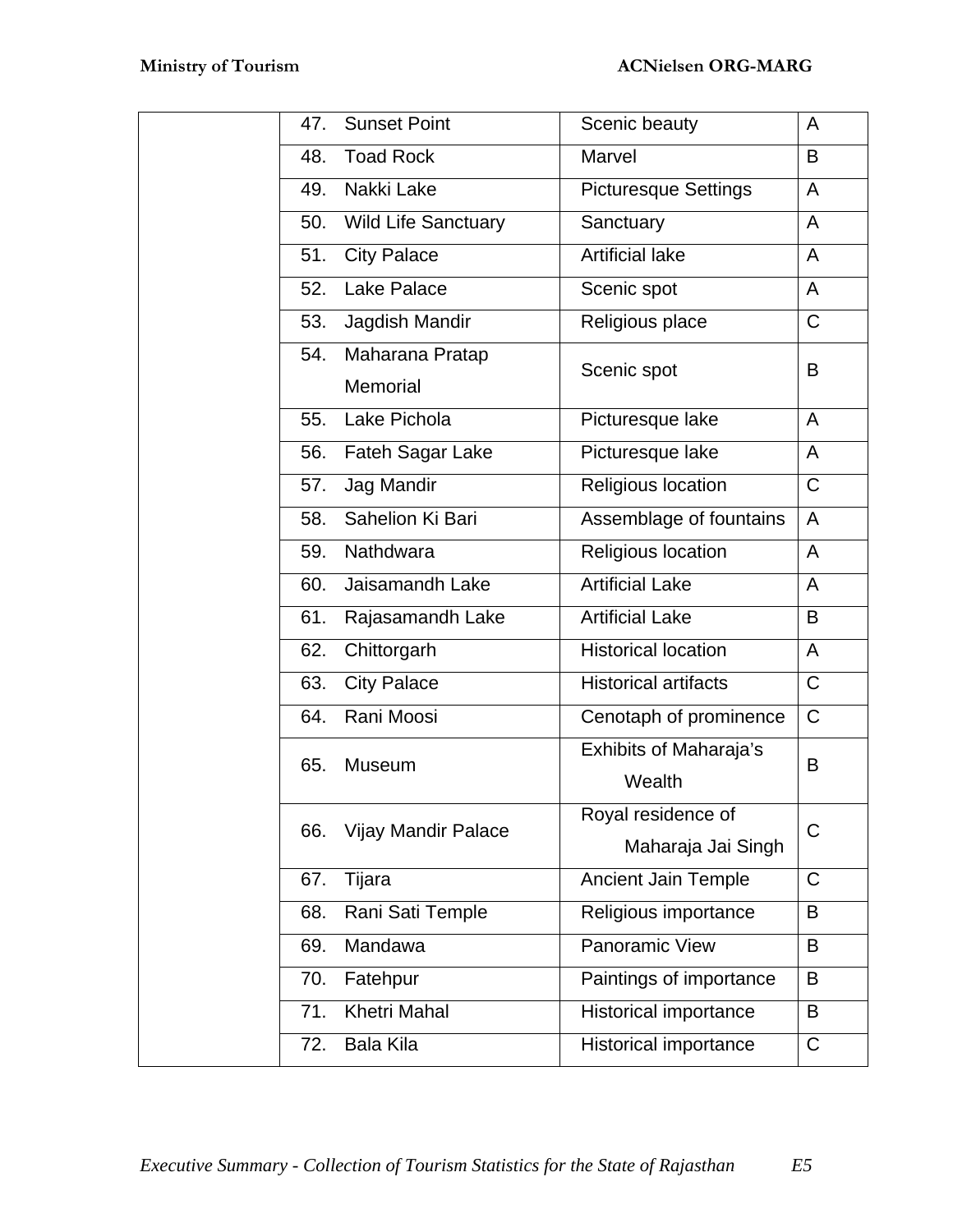## **4. Estimation of Visitors in each Visitor Location**

The total visitors (overnight visitors\*+day tourists\*\*) to the State of Rajasthan for the period of April 2005 – March 2006 was 17549628, out of this, 9231132 were Domestic, 1010904 were Foreign and 7307592 were Day tourists. .The location wise details of number of visitors are given in tables below:

\* The term overnight visitors have been defined as "the tourists visiting the destinations/locations and staying overnight". In the report, the overnight visitors have been further classified into domestic overnight visitors and foreign overnight visitors and have been so referred.

**\*\***. The term day tourist is defined as" tourists visiting the destination/location for a single day and not staying overnight"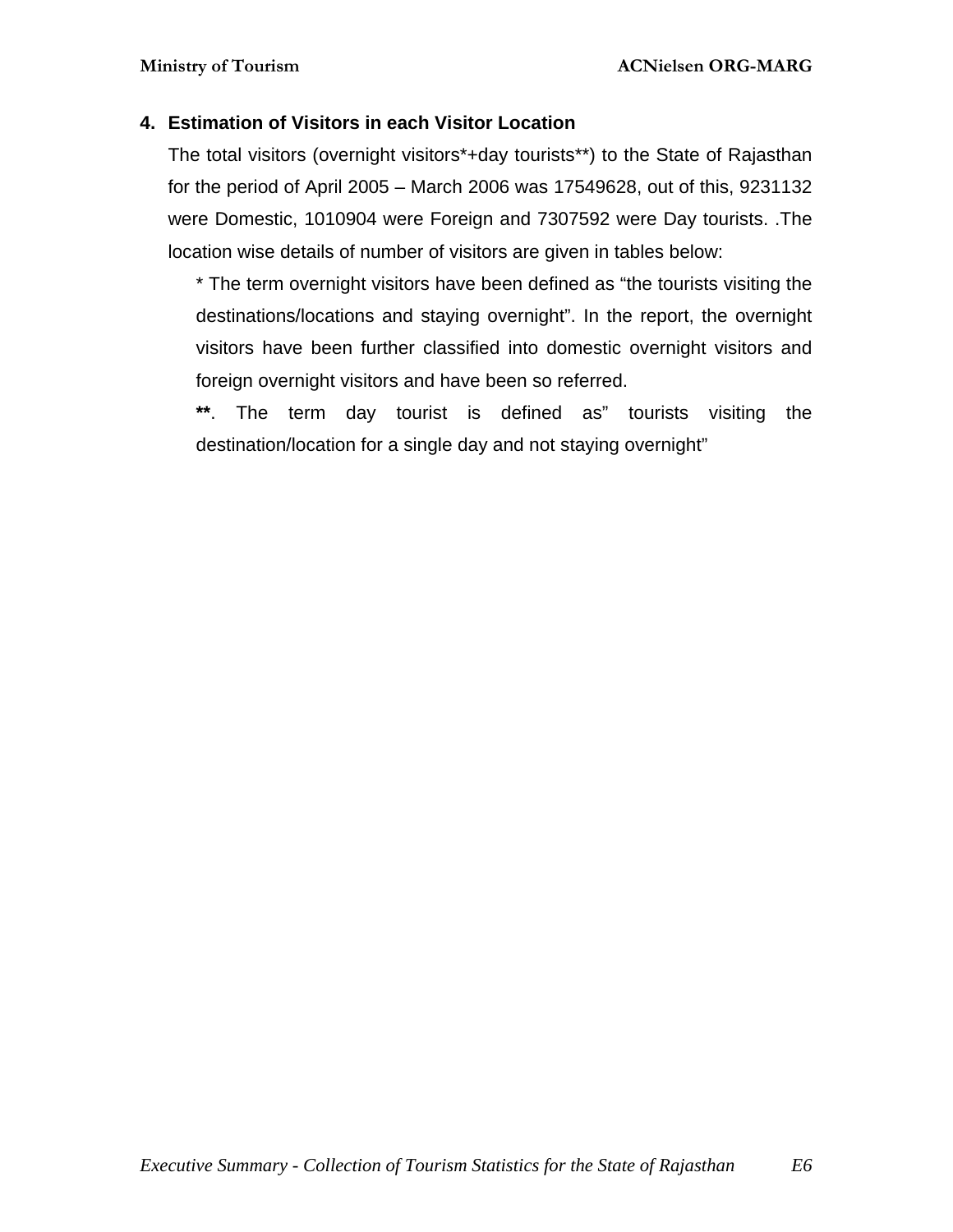| <b>Location</b>       | April          | <b>May</b>       | June     | July         | <b>August</b>    | September      | October          | <b>November</b>  | <b>December</b> | <b>January</b> | <b>February</b>  | <b>March</b> | <b>Total</b> |
|-----------------------|----------------|------------------|----------|--------------|------------------|----------------|------------------|------------------|-----------------|----------------|------------------|--------------|--------------|
| <b>Bikaner Town</b>   | 39929          | 55827            | 64432    | 77842        | 87536            | 99350          | 119620           | 145270           | 135293          | 6090           | 7768             | 9322         | 848279       |
| Junagarh              | $\Omega$       | $\Omega$         | $\Omega$ | $\Omega$     | $\Omega$         | $\Omega$       | $\Omega$         | $\Omega$         | $\Omega$        | 5163           | $\Omega$         | $\Omega$     | 5163         |
| Ajmer Town            | 29895          | 22415            | 75210    | 59260        | 71588            | 51823          | 64103            | 53228            | 65073           | 39753          | 40077            | 42512        | 614937       |
| Pushkar               | 5191           | 4802             | 13191    | 14373        | 25148            | 26215          | 46245            | 9030             | 14072           | 2258           | 3209             | 4831         | 168565       |
| Nasiyan Temple        | $\overline{0}$ | $\boldsymbol{0}$ | $\Omega$ | $\Omega$     | $\mathbf{0}$     | $\Omega$       | $\Omega$         | $\mathbf{0}$     | $\overline{0}$  | 43             | $\Omega$         | $\Omega$     | 43           |
| Anasagar Lake         | $\overline{0}$ | $\boldsymbol{0}$ | $\Omega$ | $\theta$     | $\theta$         | $\Omega$       | $\mathbf{0}$     | $\boldsymbol{0}$ | $\overline{0}$  | 4862           | $\Omega$         | $\Omega$     | 4862         |
| <b>Bundi Town</b>     | 2163           | 1912             | 2959     | 1845         | 1398             | 2054           | 3154             | 3223             | 4957            | 1289           | 1735             | 2109         | 28798        |
| Nawal Sagar           | $\overline{0}$ | $\boldsymbol{0}$ | $\Omega$ | $\Omega$     | $\overline{0}$   | $\overline{0}$ | $\boldsymbol{0}$ | $\boldsymbol{0}$ | $\overline{0}$  | 754            | $\boldsymbol{0}$ | $\Omega$     | 754          |
| Kaisar Bagh           | $\overline{0}$ | $\Omega$         | $\Omega$ | $\theta$     | $\Omega$         | $\Omega$       | $\theta$         | $\Omega$         | $\Omega$        | 567            | $\Omega$         | $\Omega$     | 567          |
| Kota Town             | 9853           | 10204            | 26060    | 10722        | 9688             | 6782           | 12102            | 13214            | 17803           | 9547           | 7767             | 9869         | 143611       |
| <b>Jhalawar Town</b>  | 2936           | 2524             | 4006     | 2415         | 2647             | 7548           | 8374             | 8675             | 9185            | $\Omega$       | 2026             | 1850         | 52186        |
| City of Bharatpur     | 4154           | 1987             | 2831     | 2492         | 3125             | 3398           | 3450             | 12847            | 16250           | $\Omega$       | 3503             | 3530         | 57567        |
| City of Jaipur        | 101185         | 152165           | 158456   | 106842       | 104798           | 97059          | 149217           | 116866           | 119782          | 45364          | 71331            | 60538        | 1283603      |
| Jaigarh Fort          | $\overline{0}$ | $\boldsymbol{0}$ | $\Omega$ | $\Omega$     | $\boldsymbol{0}$ | $\Omega$       | $\mathbf{0}$     | $\overline{0}$   | $\overline{0}$  | 16978          | $\theta$         | $\Omega$     | 16978        |
| Jantar Mantar         | $\mathbf{0}$   | $\Omega$         | $\Omega$ | $\theta$     | $\theta$         | $\Omega$       | $\theta$         | $\theta$         | $\Omega$        | 20941          | $\Omega$         | $\Omega$     | 20941        |
| Sawai Madhopur        | 10276          | 10418            | 8952     | 7548         | 8458             | 9875           | 14072            | 15142            | 16646           | 3304           | 4716             | 5105         | 114512       |
| Sariska Tiger Reserve | $\Omega$       | $\overline{0}$   | 565      | 278          | 315              | $\overline{0}$ | 756              | 1194             | 1165            | $\Omega$       | 2654             | 3167         | 10094        |
| Ranthambore           | $\Omega$       | $\Omega$         | $\Omega$ | $\Omega$     | $\Omega$         | $\Omega$       | $\theta$         | $\Omega$         | $\Omega$        | $\Omega$       | $\Omega$         | $\Omega$     | $\Omega$     |
| Jaisalmer Town        | 46089          | 41215            | 90102    | 57679        | 67551            | 87345          | 45279            | 22024            | 21548           | $\Omega$       | 12071            | 11894        | 502797       |
| Fort                  | $\Omega$       | $\Omega$         | $\Omega$ | $\Omega$     | $\theta$         | $\Omega$       | $\theta$         | $\Omega$         | $\Omega$        | 414            | $\Omega$         | $\Omega$     | 414          |
| Jodhpur Town          | 27819          | 111077           | 85620    | 60783        | 74312            | 129804         | 141313           | 149243           | 141170          | 25181          | 34963            | 34559        | 1015844      |
| Mount Abu Town        | 69833          | 141809           | 131802   | 121152       | 125528           | 179248         | 157360           | 263785           | 219423          | 71270          | 86423            | 103077       | 1670710      |
| <b>Udaipur Town</b>   | 97342          | 250036           | 159282   | 85722        | 61217            | 70199          | 89120            | 154615           | 164825          | 50036          | 38477            | 43108        | 1263979      |
| Nathdwara             | 13355          | 57691            | 69686    | 18201        | 26351            | 35862          | 51254            | 93429            | 94568           | 41100          | 38842            | 37003        | 577342       |
| Jaisamandh Lake       | $\overline{0}$ | $\Omega$         | $\Omega$ | $\mathbf{0}$ | $\mathbf{0}$     | $\Omega$       | $\theta$         | $\Omega$         | $\Omega$        | $\Omega$       | $\Omega$         | $\Omega$     | $\Omega$     |
| Rajasamandh Lake      | 11089          | 26688            | 19254    | 4025         | 4313             | 5401           | 6652             | 22197            | 23978           | $\overline{0}$ | 22420            | 23441        | 169458       |
| Chittorgarh           | 21838          | 43854            | 41636    | 20893        | 24967            | 33974          | 35186            | 24063            | 24267           | $\Omega$       | 21649            | 25411        | 317738       |

**Table 4.1: Location wise number of Domestic Overnight Visitors**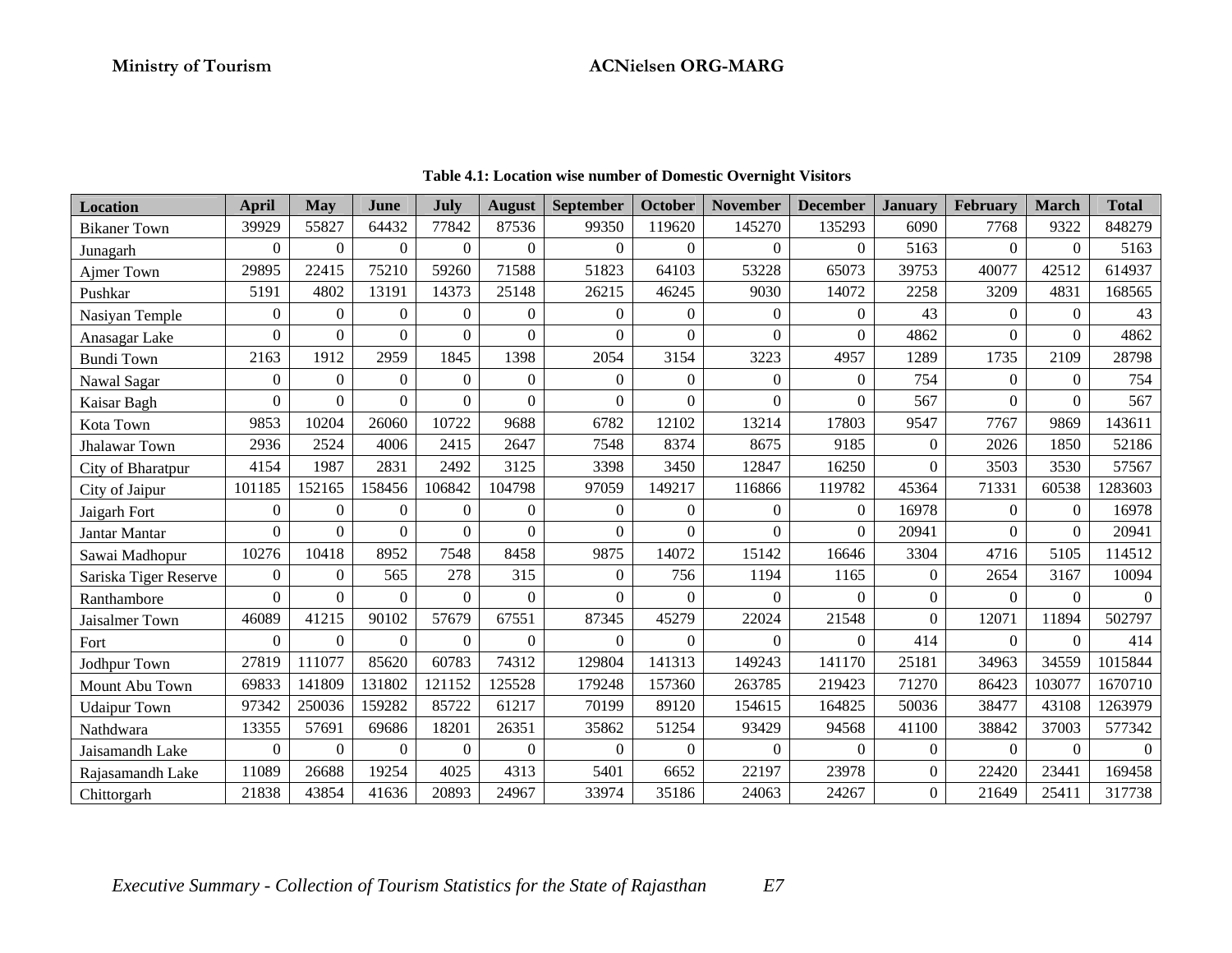# **Ministry of Tourism ACNielsen ORG-MARG**

| <b>Location</b> | <b>April</b> | <b>May</b> | June   | <b>July</b> | <b>August</b> | <b>September</b> | <b>October</b> | <b>November</b> | <b>December</b> | <b>January</b> | <b>February</b> | <b>March</b> | <b>Total</b> |
|-----------------|--------------|------------|--------|-------------|---------------|------------------|----------------|-----------------|-----------------|----------------|-----------------|--------------|--------------|
| Alwar Town      | 8816         | 9703       | 11677  | 6933        | 8455          | 10695            | 2560           | 7699            | 16406           | 11691          | 7508            | 10690        | 122833       |
| Shekhawati Town | 14884        | 3389       | 951    | 7569        | 8124          | 8684             | 7885           | 6756            | 7542            |                | 21632           | 22712        | 128688       |
| Mandawa         |              |            | 2148   | 110         | 215           | 1312             | 1578           | 1432            | 1598            | 517            | 2141            | 3020         | 14071        |
| Bagar           |              |            |        |             |               |                  |                |                 |                 | 31             |                 |              | 31           |
| Dundhlod        |              |            |        |             |               |                  |                |                 |                 |                |                 |              |              |
| Siliserh        |              |            |        | 170         |               | 122              | 237            | 321             | 389             |                | 1200            | 2250         | 4689         |
| Ranakpur        |              |            |        |             |               |                  | 12125          | 13213           | 15412           |                | 15615           | 14713        | 71078        |
| <b>Total</b>    | 516647       | 957716     | 977380 | 666854      | 715734        | 866750           | 981642         | 1137466         | 1131352         | 357153         | 447727          | 474711       | 9231132      |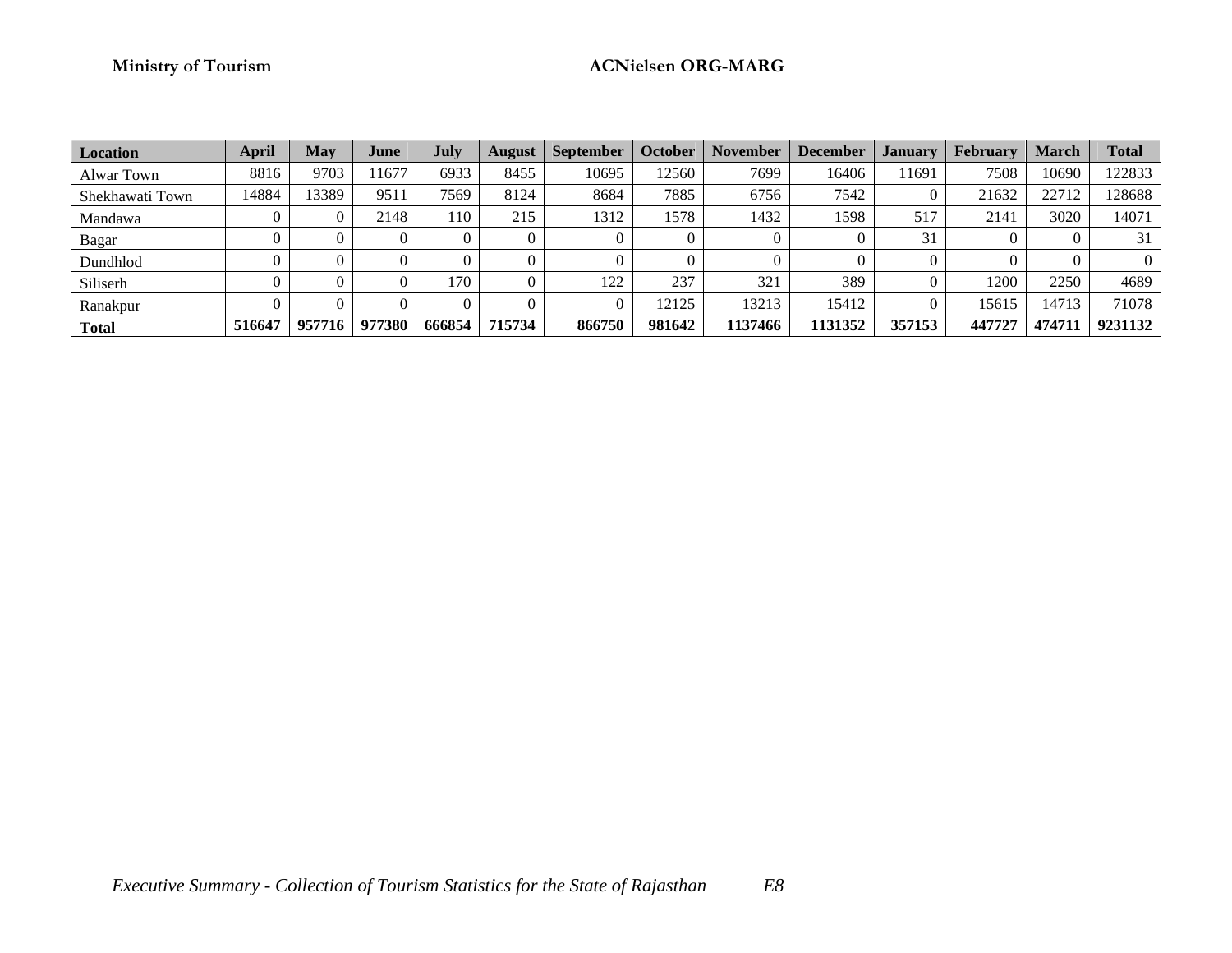| Location              | April          | <b>May</b>     | June             | July             | <b>August</b>  | <b>September</b> | October        | <b>November</b> | <b>December</b> | <b>January</b>   | <b>February</b> | <b>March</b> | <b>Total</b> |
|-----------------------|----------------|----------------|------------------|------------------|----------------|------------------|----------------|-----------------|-----------------|------------------|-----------------|--------------|--------------|
| <b>Bikaner</b> Town   | 1843           | 4460           | 2634             | 1265             | 1176           | 1636             | 1719           | 2040            | 1942            | 2200             | 687             | 1003         | 22605        |
| Junagarh              | $\Omega$       | $\theta$       | $\overline{0}$   | $\Omega$         | $\Omega$       | $\Omega$         | $\Omega$       | $\theta$        | $\Omega$        | 682              | $\theta$        | $\Omega$     | 682          |
| Ajmer Town            | 140            | 72             | 538              | 311              | 760            | 801              | 202            | 540             | 642             | 905              | 429             | 224          | 5564         |
| Pushkar               | 1767           | 1647           | 4844             | 3087             | $\overline{0}$ | 5017             | 6309           | 9162            | 9945            | 9098             | 8085            | 8329         | 67290        |
| Nasiyan Temple        | $\overline{0}$ | $\overline{0}$ | $\overline{0}$   | $\mathbf{0}$     | $\overline{0}$ | $\overline{0}$   | $\theta$       | $\overline{0}$  | $\mathbf{0}$    | 458              | $\mathbf{0}$    | $\Omega$     | 458          |
| Anasagar Lake         | 0              | $\Omega$       | $\mathbf{0}$     | $\boldsymbol{0}$ | $\Omega$       | $\Omega$         | $\Omega$       | $\overline{0}$  | $\theta$        | 2662             | $\Omega$        | $\Omega$     | 2662         |
| <b>Bundi Town</b>     | 880            | 512            | 155              | $\boldsymbol{0}$ | 706            | 296              | 245            | 213             | 805             | 1264             | 1016            | 1108         | 7200         |
| Nawal Sagar           | $\overline{0}$ | $\overline{0}$ | $\boldsymbol{0}$ | $\boldsymbol{0}$ | $\overline{0}$ | $\overline{0}$   | $\theta$       | $\overline{0}$  | $\mathbf{0}$    | 535              | $\mathbf{0}$    | $\Omega$     | 535          |
| Kaisar Bagh           | 0              | $\Omega$       | $\overline{0}$   | $\mathbf{0}$     | $\Omega$       | $\Omega$         | $\theta$       | $\overline{0}$  | $\theta$        | 925              | $\Omega$        | $\Omega$     | 925          |
| Kota Town             | 293            | 254            | 180              | 180              | 110            | 277              | 435            | 454             | 1224            | 227              | 40              | 225          | 3899         |
| Jhalawar Town         | 4              | 8              | $\overline{0}$   | $\Omega$         | $\overline{0}$ | $\Omega$         | 8              | 19              | 25              | $\mathbf{0}$     | 12              | 45           | 121          |
| City of Bharatpur     | 462            | 149            | 88               | 288              | $\Omega$       | 447              | 628            | 1338            | 1779            | $\Omega$         | 662             | 1281         | 7122         |
| City of Jaipur        | 37761          | 19921          | 17201            | 5365             | 7673           | 11547            | 69377          | 65077           | 65789           | 15105            | 9447            | 7928         | 332191       |
| Jaigarh Fort          | $\overline{0}$ | $\overline{0}$ | $\overline{0}$   | $\mathbf{0}$     | $\overline{0}$ | $\overline{0}$   | $\Omega$       | $\overline{0}$  | $\mathbf{0}$    | 2925             | $\theta$        | $\Omega$     | 2925         |
| Jantar Mantar         | 0              | 0              | $\mathbf{0}$     | $\overline{0}$   | $\overline{0}$ | $\Omega$         | $\theta$       | $\overline{0}$  | $\theta$        | 5882             | $\theta$        | $\Omega$     | 5882         |
| Sawai Madhopur        | 4896           | 4958           | 2151             | 1824             | $\overline{0}$ | 13               | 919            | 1029            | 4884            | 2453             | 1791            | 1764         | 26682        |
| Sariska Tiger Reserve | $\overline{0}$ | $\overline{0}$ | 369              | 47               | $\overline{0}$ | $\mathbf{0}$     | 549            | 755             | 966             | $\mathbf{0}$     | 869             | 648          | 4203         |
| Ranthambore           | 0              | $\Omega$       | $\overline{0}$   | $\boldsymbol{0}$ | $\Omega$       | $\Omega$         | $\Omega$       | $\theta$        | $\Omega$        | $\boldsymbol{0}$ | $\Omega$        | $\Omega$     | $\Omega$     |
| Jaisalmer Town        | 18878          | 17214          | 8863             | 4122             | 8436           | 4849             | 8111           | 12966           | 12761           | $\overline{0}$   | 3992            | 5062         | 105254       |
| Fort                  | $\Omega$       | $\Omega$       | $\overline{0}$   | $\mathbf{0}$     | $\overline{0}$ | $\Omega$         | $\Omega$       | $\theta$        | $\Omega$        | 367              | $\Omega$        | $\Omega$     | 367          |
| Jodhpur Town          | 6360           | 8282           | 1470             | 4417             | 6303           | 5805             | 6386           | 8438            | 9376            | 8118             | 5827            | 4518         | 75300        |
| Mount Abu Town        | 6374           | 2575           | 3531             | 405              | 1465           | 1031             | 2094           | 3307            | 2951            | 12137            | 2408            | 1865         | 40143        |
| <b>Udaipur Town</b>   | 18902          | 36355          | 5193             | 6496             | 11454          | 6137             | 11341          | 19654           | 23719           | 11162            | 12592           | 21533        | 184538       |
| Nathdwara             | 0              | 1943           | 404              | 59               | $\overline{0}$ | 10               | 18             | 2596            | $\Omega$        | $\mathbf{0}$     | $\mathbf{0}$    | $\Omega$     | 5030         |
| Jaisamandh Lake       | 0              | $\Omega$       | $\mathbf{0}$     | $\mathbf{0}$     | $\Omega$       | $\Omega$         | $\overline{0}$ | $\Omega$        | $\Omega$        | $\overline{0}$   | $\Omega$        | $\Omega$     | $\Omega$     |
| Rajasamandh Lake      | 2308           | 1944           | 238              | 38               | 172            | 256              | 344            | 3222            | 1664            | $\boldsymbol{0}$ | 728             | 922          | 11836        |
| Chittorgarh           | 2932           | 1721           | 2893             | 116              | 315            | 139              | 547            | $\overline{2}$  | 674             | $\boldsymbol{0}$ | 4143            | 5388         | 18870        |

**Table 4.2: Location wise number of Foreign Overnight Visitors**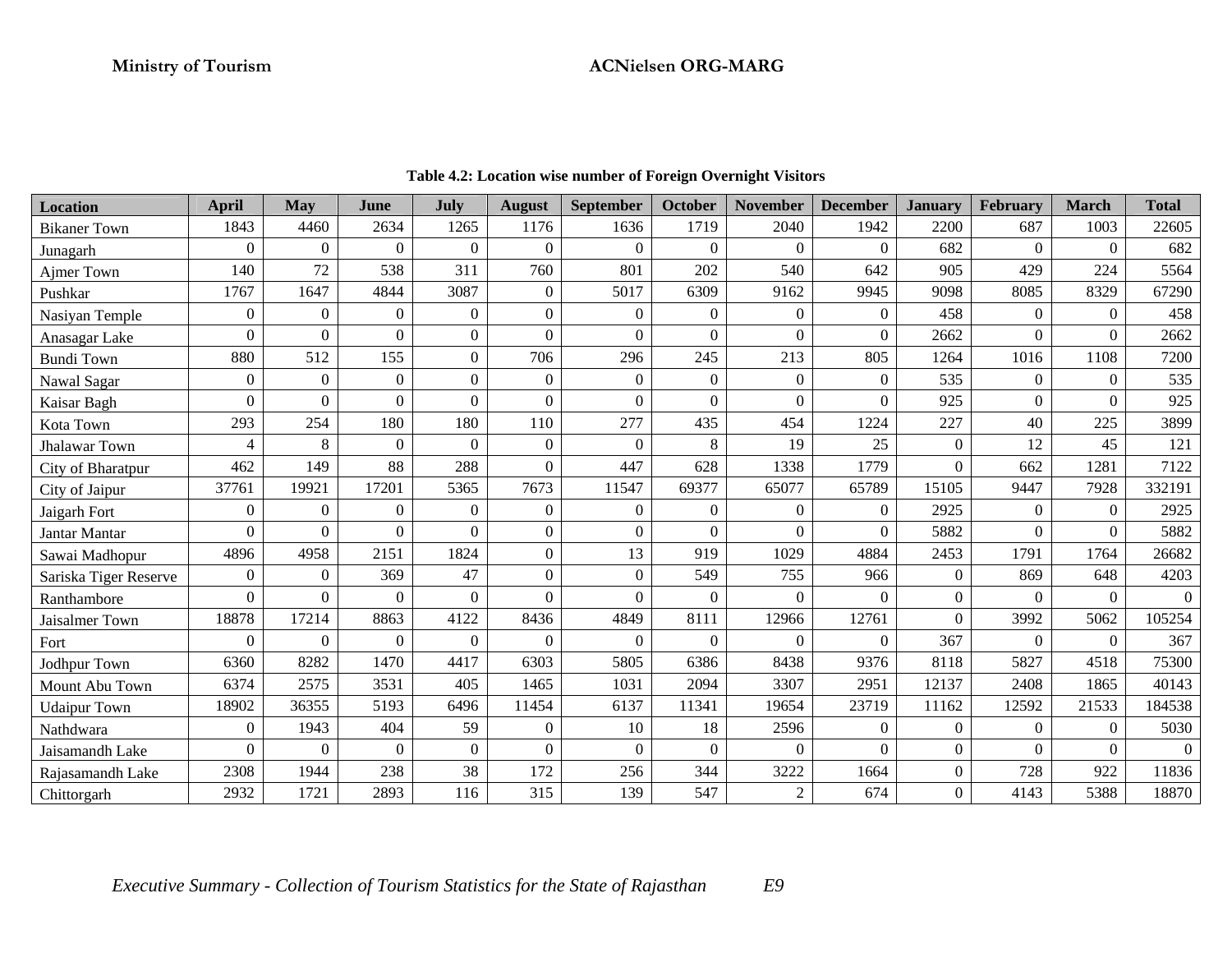# **Ministry of Tourism ACNielsen ORG-MARG**

| Location        | <b>April</b> | <b>May</b> | June  | <b>July</b> | <b>August</b> | <b>September</b> | <b>October</b> | <b>November</b> | <b>December</b> | <b>January</b> | <b>February</b> | March | Total   |
|-----------------|--------------|------------|-------|-------------|---------------|------------------|----------------|-----------------|-----------------|----------------|-----------------|-------|---------|
| Alwar Town      | ! 100        | 415        | 38    | 34          |               | 207              | 255            | 585             | 412             | 547            | 10              | 26    | 3629    |
| Shekhawati Town | 3747         | 3898       | 1164  | 573         |               | 246              | 461            | 465             | 515             |                | 1524            | 1485  | 14078   |
| Mandawa         | 1556         | 1687       |       | 1751        |               | 2234             | 9148           | 6312            | 4512            | 2821           | 12678           | 12114 | 54813   |
| Bagar           |              |            |       |             |               |                  |                |                 |                 | 24             |                 |       | 24      |
| Dundhlod        |              |            |       |             |               |                  |                |                 |                 | 35             |                 |       | 35      |
| Siliserh        |              |            |       |             |               | 14               |                | 12              | $1 -$           |                | 22              | 48    | 117     |
| Ranakpur        |              |            |       |             |               |                  | 1248           | 1049            | 1225            |                | 1286            | 1116  | 5924    |
| <b>Total</b>    | 10203        | 108015     | 51954 | 30378       | 38570         | 40962            | 120348         | 139235          | 145827          | 80532          | 68248           | 76632 | 1010904 |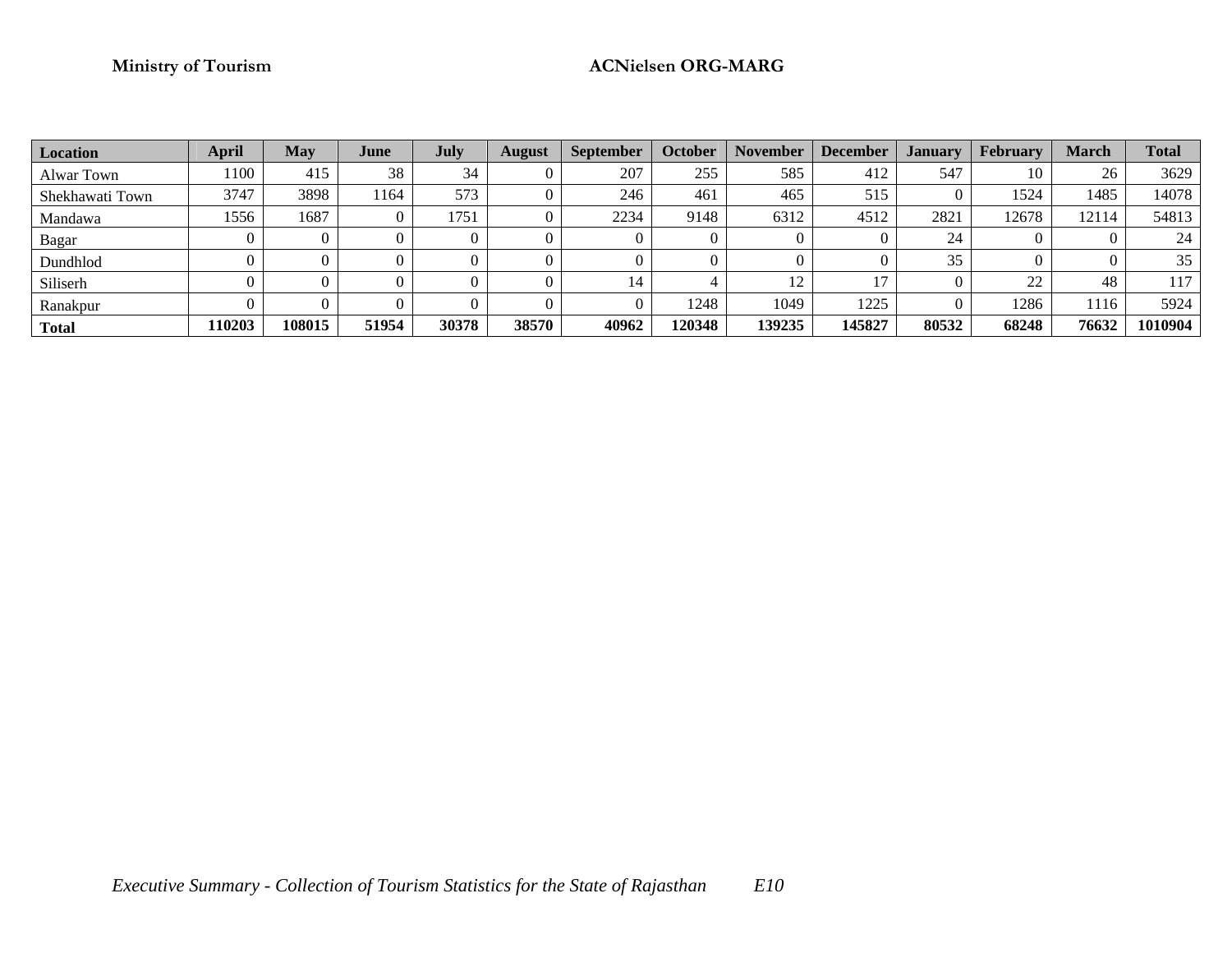| <b>Location</b>       | April          | May            | June             | July             | <b>August</b>  | <b>September</b> | <b>October</b>   | <b>November</b>  | <b>December</b>  | <b>January</b> | February       | <b>March</b> | <b>Total</b> |
|-----------------------|----------------|----------------|------------------|------------------|----------------|------------------|------------------|------------------|------------------|----------------|----------------|--------------|--------------|
| <b>Bikaner</b> Town   | 47998          | 48043          | 15913            | 15528            | 11601          | 16368            | 19243            | 45225            | 28843            | 10180          | 46373          | 50435        | 355750       |
| Junagarh              | $\overline{0}$ | $\overline{0}$ | $\Omega$         | $\Omega$         | $\Omega$       | $\overline{0}$   | $\Omega$         | $\Omega$         | $\Omega$         | 5845           | $\overline{0}$ | $\Omega$     | 5845         |
| Ajmer Town            | 94785          | 74875          | 166952           | 204422           | 207159         | 192570           | 177472           | 216782           | 174974           | 41945          | 35957          | 33328        | 1621221      |
| Pushkar               | 59434          | 63648          | 63648            | 154687           | 142487         | 192570           | 117214           | 125487           | 184579           | 11379          | 11294          | 13160        | 1139587      |
| Nasiyan Temple        | $\overline{0}$ | $\Omega$       | $\Omega$         | $\Omega$         | $\overline{0}$ | $\overline{0}$   | $\mathbf{0}$     | $\theta$         | $\overline{0}$   | 501            | $\Omega$       | $\Omega$     | 501          |
| Anasagar Lake         | $\mathbf{0}$   | $\overline{0}$ | $\Omega$         | $\Omega$         | $\Omega$       | $\theta$         | $\theta$         | $\boldsymbol{0}$ | $\overline{0}$   | 7524           | $\Omega$       | $\Omega$     | 7524         |
| <b>Bundi Town</b>     | 18343          | 18321          | 18365            | 4487             | 5122           | 4158             | 4242             | 7543             | 31825            | 2581           | 53922          | 52209        | 221118       |
| Nawal Sagar           | $\overline{0}$ | $\Omega$       | $\Omega$         | $\Omega$         | $\Omega$       | $\Omega$         | $\boldsymbol{0}$ | $\Omega$         | $\Omega$         | 1289           | $\Omega$       | $\Omega$     | 1289         |
| Kaisar Bagh           | $\overline{0}$ | $\Omega$       | $\Omega$         | $\Omega$         | $\Omega$       | $\Omega$         | $\theta$         | $\Omega$         | $\Omega$         | 1492           | $\Omega$       | $\Omega$     | 1492         |
| Kota Town             | 3885           | 4010           | 3760             | 3587             | 4001           | 4178             | 2654             | 15933            | 11185            | 9774           | 18429          | 19070        | 100466       |
| Jhalawar Town         | 3500           | 3500           | 2487             | 2187             | 2323           | 2547             | 2285             | 14575            | 12265            | 53041          | 16448          | 16422        | 131580       |
| City of Bharatpur     | 57321          | 8886           | 10367            | 15502            | 12717          | 14766            | 17034            | 31646            | 18832            | 14431          | 42251          | 43519        | 287272       |
| City of Jaipur        | 72485          | 41062          | 32828            | 29568            | 36152          | 34731            | 41755            | 55664            | 43862            | 69508          | 60792          | 60209        | 578616       |
| Jaigarh Fort          | $\overline{0}$ | $\mathbf{0}$   | $\boldsymbol{0}$ | $\boldsymbol{0}$ | $\overline{0}$ | $\overline{0}$   | $\mathbf{0}$     | $\theta$         | $\boldsymbol{0}$ | 19903          | $\Omega$       | $\Omega$     | 19903        |
| Jantar Mantar         | $\overline{0}$ | $\overline{0}$ | $\Omega$         | $\Omega$         | $\Omega$       | $\Omega$         | $\theta$         | $\Omega$         | $\overline{0}$   | 26823          | $\Omega$       | $\Omega$     | 26823        |
| Sawai Madhopur        | 13175          | 3195           | 2987             | 1247             | 2147           | 5124             | 8301             | 6184             | 6654             | 5757           | 6184           | 6869         | 67824        |
| Sariska Tiger Reserve | 12485          | 4825           | 3879             | 3251             | 3265           | 3879             | 4125             | 4287             | 2415             | $\overline{0}$ | 8235           | 7575         | 58221        |
| Ranthambore           | $\Omega$       | $\Omega$       | $\Omega$         | 2154             | 2118           | 2354             | $\Omega$         | 2897             | 2125             | $\Omega$       | 2985           | 2850         | 17483        |
| Jaisalmer Town        | 61737          | 14158          | 16918            | 7103             | 14620          | 15864            | 22012            | 39706            | 29756            | 27800          | 40651          | 41059        | 331384       |
| Fort                  | $\Omega$       | $\Omega$       | $\Omega$         | $\Omega$         | $\Omega$       | $\Omega$         | $\Omega$         | $\Omega$         | $\theta$         | 781            | $\Omega$       | $\Omega$     | 781          |
| Jodhpur Town          | 84995          | 23257          | 21056            | 15764            | 15168          | 15448            | 26110            | 30607            | 22741            | 43226          | 30737          | 30463        | 359572       |
| Mount Abu Town        | 83440          | 31394          | 16561            | 17195            | 14566          | 15845            | 21254            | 34527            | 31467            | 83407          | 35608          | 35758        | 421022       |
| <b>Udaipur Town</b>   | 97680          | 39128          | 24158            | 33476            | 33644          | 49309            | 46573            | 47257            | 54013            | 62391          | 52845          | 64641        | 605115       |
| Nathdwara             | 14568          | 13547          | 23334            | 1254             | 2136           | 12547            | 13514            | 16541            | 14587            | 41100          | 12547          | 37155        | 202830       |
| Jaisamandh Lake       | 2586           | 1230           | 450              | 670              | 870            | 980              | 1276             | 1058             | 1869             | $\mathbf{0}$   | 3716           | 2550         | 17255        |
| Rajasamandh Lake      | 1325           | 625            | 489              | 2144             | 2187           | 2147             | 2264             | 2354             | 1758             | $\Omega$       | 2314           | 2463         | 20070        |
| Chittorgarh           | 3568           | 2478           | 3121             | 2165             | 2005           | 2364             | 2128             | 2287             | 1357             | 16502          | 2579           | 2499         | 43053        |

**Table 4.3: Location wise number of Day Tourists**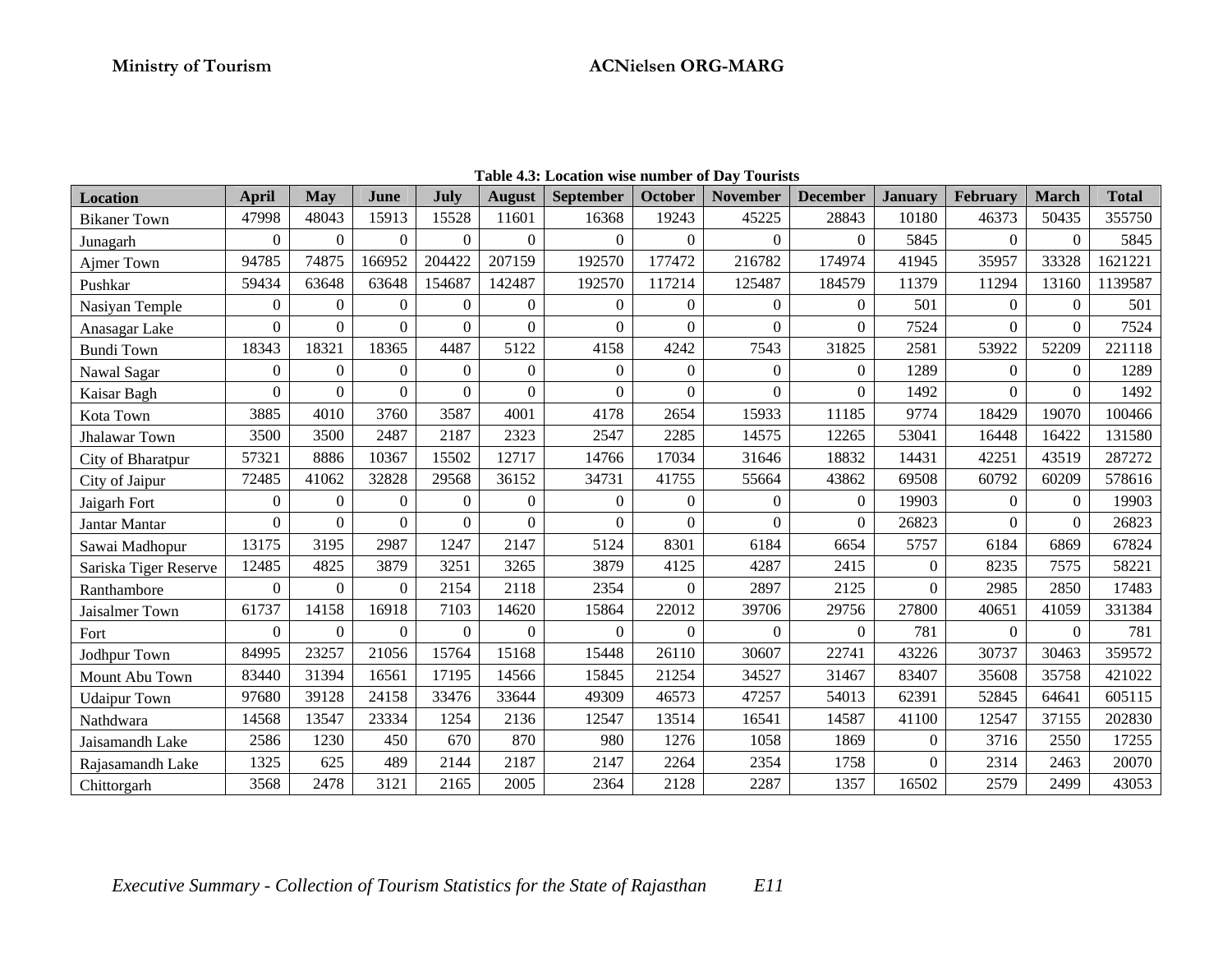# **Ministry of Tourism ACNielsen ORG-MARG**

| <b>Location</b> | <b>April</b> | May    | June   | July   | <b>August</b> | <b>September</b> | October | <b>November</b> | <b>December</b> | January | <b>February</b> | <b>March</b> | <b>Total</b> |
|-----------------|--------------|--------|--------|--------|---------------|------------------|---------|-----------------|-----------------|---------|-----------------|--------------|--------------|
| Alwar Town      | 46475        | 46455  | 14995  | 7025   | 3927          | 16615            | 1599    | 16558           | 13783           | 12238   | 33820           | 33176        | 276666       |
| Shekhawati Town |              |        | 9045   | 16324  | 7391          | 15703            | 12866   | 40221           | 30846           | 10533   | 39816           | 38247        | 230992       |
| Mandawa         | 29083        | 29106  | 29094  | 2145   | 2354          | 3287             | 4125    | 4451            | 4125            | 3338    | 4125            | 4234         | 119467       |
| <b>Bagar</b>    |              |        |        |        |               |                  |         |                 |                 | 55      |                 |              | 55           |
| Dundhlod        |              |        |        |        |               |                  |         |                 |                 | 35      |                 |              | 35           |
| Siliserh        |              |        |        | 4658   | 4879          | 4321             | 3235    | 3236            | 2154            |         | 1258            | 1235         | 24976        |
| Ranakpur        |              |        |        |        |               |                  | 1514    | 2987            | 2289            |         | 2564            | 2450         | 11804        |
| <b>Total</b>    | 808868       | 471743 | 480407 | 556543 | 552839        | 627675           | 562795  | 768013          | 728304          | 583379  | 565450          | 601576       | 7307592      |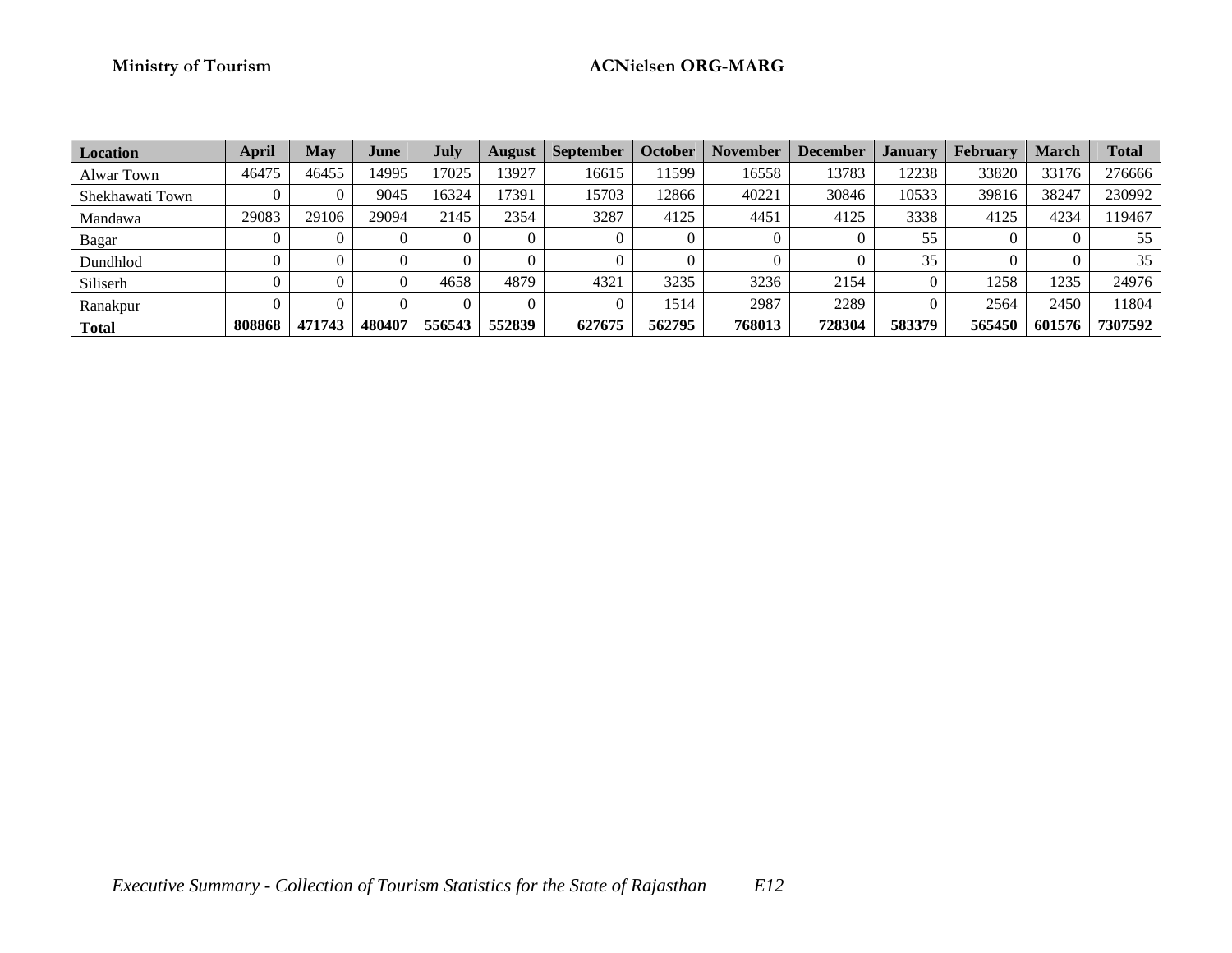# **5. Trends in tourism Accommodation Units**

In totality 1686 hotels having 29202 Rooms and 58763 Beds were available in the State

| <b>Location</b>     | No. of         | No. of       | No. of      |
|---------------------|----------------|--------------|-------------|
|                     | <b>Hotels</b>  | <b>Rooms</b> | <b>Beds</b> |
| <b>Bikaner Town</b> | 49             | 1163         | 2280        |
| Ajmer Town          | 139            | 2016         | 3889        |
| Pushkar             | 92             | 1172         | 2235        |
| <b>Bundi Town</b>   | 31             | 279          | 617         |
| Kota Town           | 67             | 1422         | 2678        |
| Jhalawar Town       | 7              | 238          | 376         |
| City of             |                |              |             |
| <b>Bharatpur</b>    | 55             | 638          | 1276        |
| City of Jaipur      | 386            | 7032         | 14318       |
| Sawai               |                |              |             |
| Madhopur            | 45             | 698          | 1360        |
| Jaisalmer Town      | 110            | 1609         | 3232        |
| Jodhpur Town        | 211            | 3516         | 6922        |
| Mount Abu           |                |              |             |
| Town                | 120            | 2171         | 4550        |
| <b>Udaipur Town</b> | 181            | 3762         | 7456        |
| Nathdwara           | 33             | 615          | 1245        |
| Rajasamandh         |                |              |             |
| Lake                | 21             | 318          | 678         |
| Chittorgarh         | 68             | 1241         | 2914        |
| <b>Alwar Town</b>   | 31             | 568          | 1124        |
| Shekhawati          |                |              |             |
| Town                | 29             | 524          | 1187        |
| Mandawa             | $\overline{7}$ | 208          | 402         |
| <b>Total</b>        | 1686           | 29202        | 58763       |

**Table 5.1: Centre wise spread of Accommodation Units** 

(For Details on accommodation units, please refer Chapter 7 of the report)

# **5.1. No. of Visitors and Bed Night Spent: Trends among Domestic Overnight Visitors and Foreign Overnight Visitors**

The table depicts the fact that there had been 8653243 domestic overnight visitors in the State of Rajasthan during April 2005 - March 2006 and they have, in totality, spent 21228833 bed nights. In totality 1010904 foreigners have visited the State and have spent 2299778 bed nights.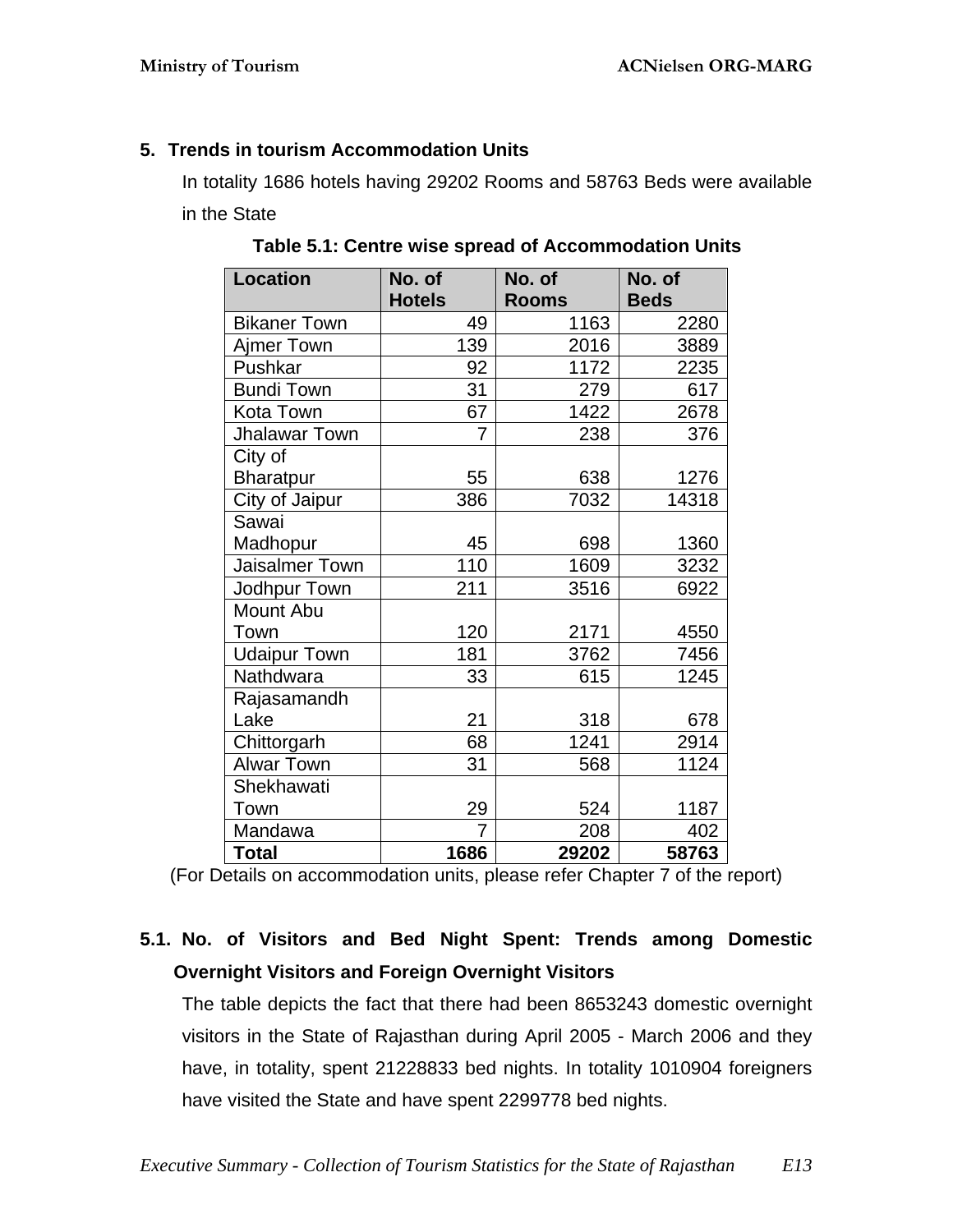| <b>State of Origin</b>   | <b>No. of Visitors</b> | <b>Total Bed Nights Spent</b> |
|--------------------------|------------------------|-------------------------------|
| J&K                      | 195569                 | 453011                        |
| HP                       | 183649                 | 391157                        |
| Punjab                   | 451463                 | 1116998                       |
| Haryana                  | 563604                 | 1345717                       |
| Uttarnchal               | 258148                 | 605035                        |
| UP                       | 658713                 | 1536682                       |
| Delhi                    | 977307                 | 2214066                       |
| Chandigarh               | 120923                 | 286894                        |
| Tripura                  | 84086                  | 228941                        |
| Meghalaya                | 89010                  | 256002                        |
| Mizoram                  | 108477                 | 296201                        |
| <b>Sikkim</b>            | 132870                 | 347279                        |
| <b>West Bengal</b>       | 594842                 | 1510353                       |
| Orissa                   | 184228                 | 453084                        |
| Rajasthan                | 1164536                | 2732997                       |
| Gujarat                  | 989247                 | 2446269                       |
| Maharashtra              | 608928                 | 1500609                       |
| <b>MP</b>                | 359827                 | 846698                        |
| Chattisgarh              | 70611                  | 177402                        |
| <b>Bihar</b>             | 105510                 | 244184                        |
| Jharkhand                | 62273                  | 159532                        |
| Andhra Pradesh           | 146110                 | 328576                        |
| Karnataka                | 126934                 | 306023                        |
| Kerala                   | 65396                  | 188014                        |
| <b>Tamil Nadu</b>        | 111858                 | 269579                        |
| <b>Arunachal Pradesh</b> | 33104                  | 117869                        |
| Assam                    | 39072                  | 121108                        |
| Nagaland                 | 16723                  | 91053                         |
| Goa                      | 57503                  | 201481                        |
| A&N                      | 9448                   | 69691                         |
| Daman & Diu              | 13813                  | 76788                         |
| Lakshadeep               | 12879                  | 69534                         |
| Pondicherry              | 9441                   | 64582                         |
| Chandigarh               | 39614                  | 115694                        |
| Dadra & Nagar Haveli     | 6803                   | 58996                         |
| <b>Others</b>            | 724                    | 734                           |
| <b>Total</b>             | 8653243                | 21228833                      |

**Table 5.2: Location wise Overnight Visitors and Bed night spent**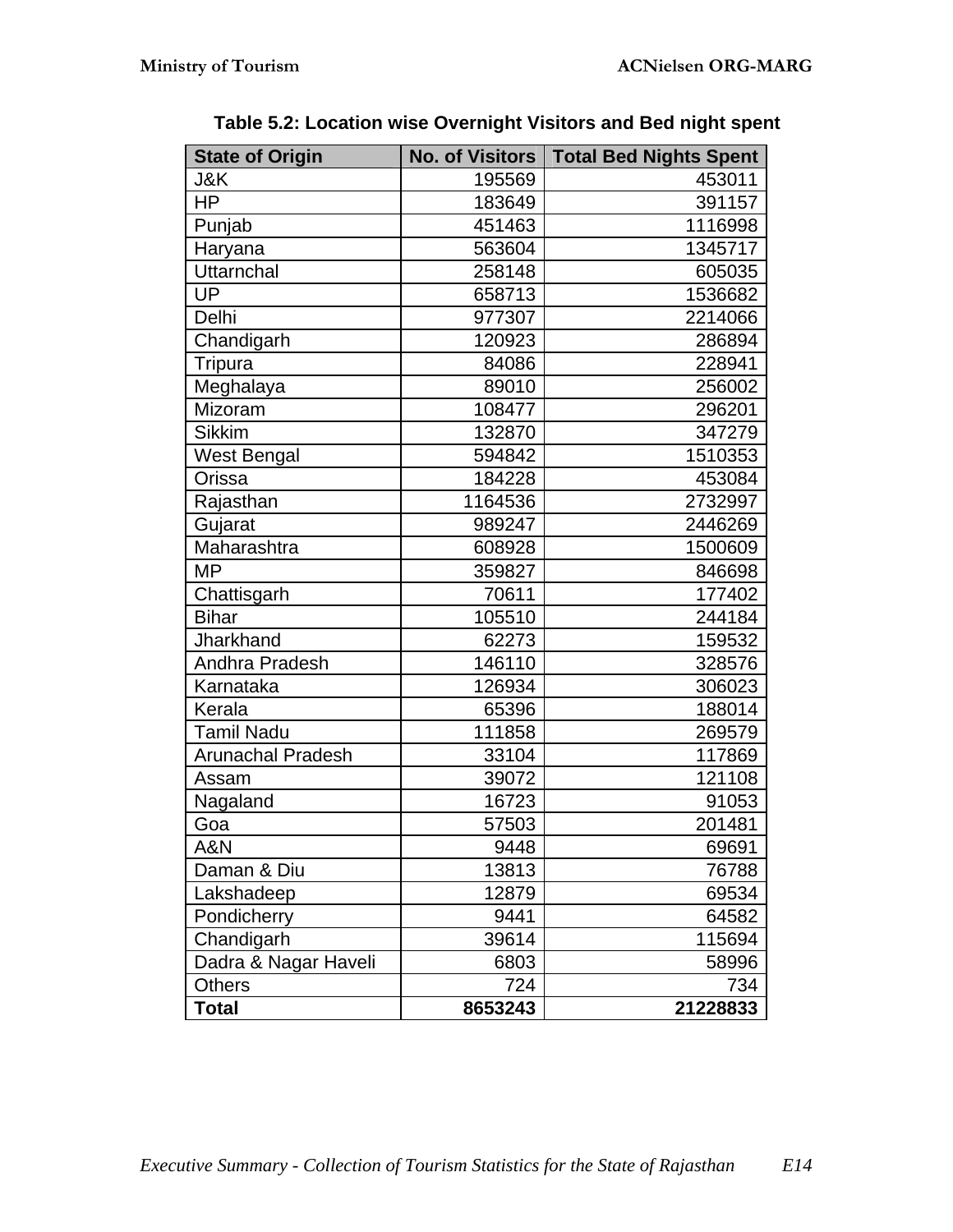| <b>Country of Origin</b> | <b>No. of Visitors</b> | <b>Total Bed Nights Spent</b> |
|--------------------------|------------------------|-------------------------------|
| <b>UK</b>                | 96721                  | 217128                        |
| <b>USA</b>               | 92245                  | 213684                        |
| Canada                   | 56739                  | 125089                        |
| Germany                  | 89908                  | 172344                        |
| Europe                   | 14550                  | 54929                         |
| Australia                | 55015                  | 114970                        |
| Sri Lanka                | 5671                   | 31439                         |
| France                   | 101015                 | 162969                        |
| Japan                    | 51479                  | 110128                        |
| Malaysia                 | 12858                  | 44121                         |
| Singapore                | 6917                   | 30920                         |
| Italy                    | 68337                  | 140672                        |
| Nepal                    | 21001                  | 85737                         |
| Netherlands              | 29749                  | 86579                         |
| Korea                    | 28075                  | 79764                         |
| Israel                   | 55286                  | 116122                        |
| Pakistan                 | 4217                   | 24803                         |
| Bangladesh               | 12087                  | 39363                         |
| <b>UAE</b>               | 908                    | 18043                         |
| Spain                    | 22696                  | 62186                         |
| Switzerland              | 38858                  | 58839                         |
| China                    | 4198                   | 23688                         |
| Saudi Arabia             | 846                    | 14783                         |
| Greece                   | 1981                   | 19269                         |
| <b>Others</b>            | 119025                 | 206772                        |
| Belgium                  | 22214                  | 45437                         |
| <b>Total</b>             | 1010904                | 2299778                       |

**Table 5.3: Foreign Overnight Visitors – Origin and Bed nights spent**